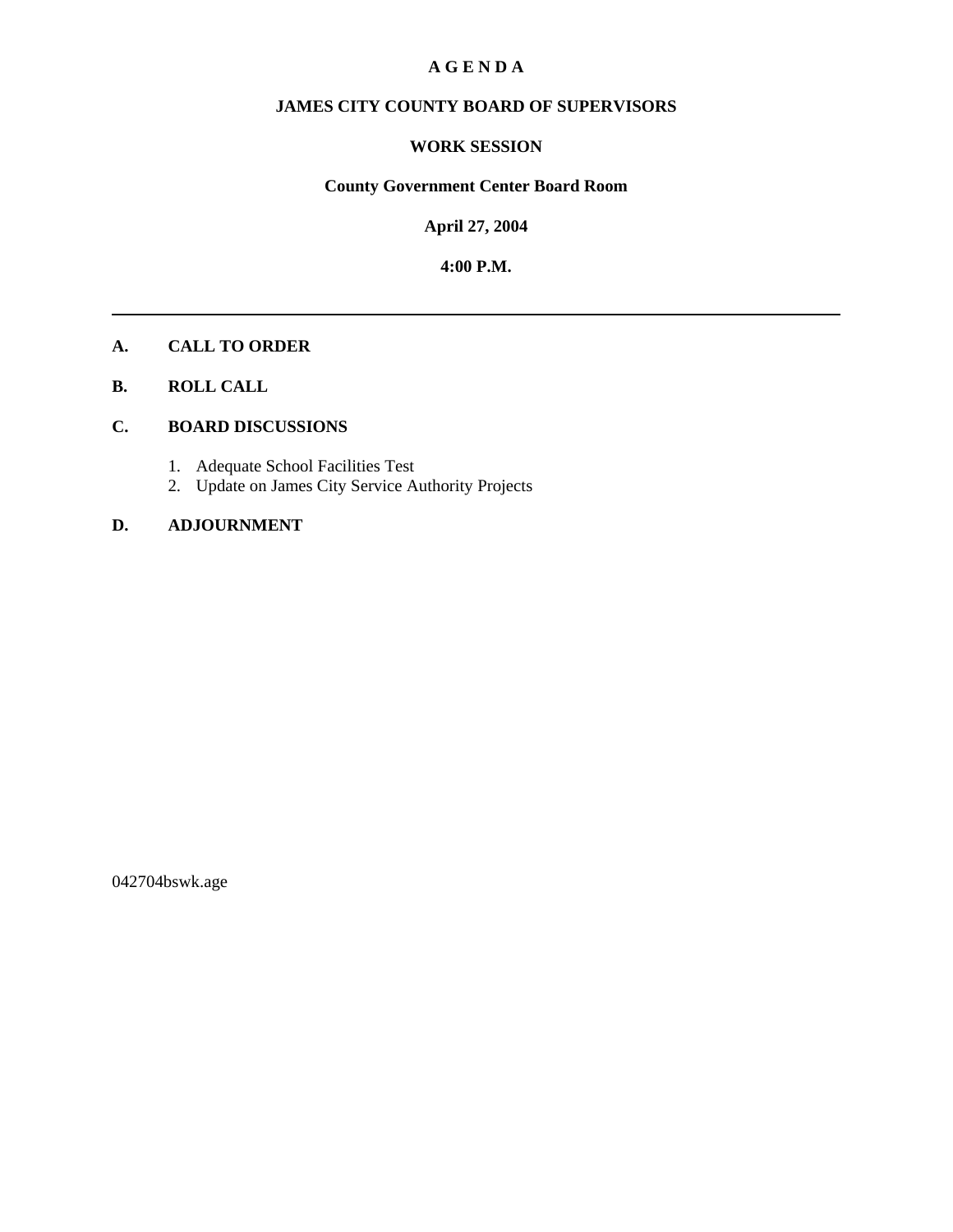## **M E M O R A N D U M**

| DATE:           | April 27, 2004                                 |
|-----------------|------------------------------------------------|
| TO:             | The Board of Supervisors                       |
| FROM:           | Trey Davis, Development Management Assistant   |
| <b>SUBJECT:</b> | Adequate Public Schools Facilities Test Policy |

As a result of discussions among members of the Planning Commission and Board of Supervisors, staff is providing an overview of the Adequate Public Schools Facilities Test Policy. Highlights include the history of the policy, its current use, legal perspectives, and answers to some of the questions that have been raised. This information is intended to facilitate the Board's deliberation of any policy changes.

#### History:

During the 1997 update of the Comprehensive Plan, the Board of Supervisors expressed a desire to ensure that there be sufficient capacity in the school system to handle students generated by new development. The result was a strategy for an adequate public schools facility test incorporated into the Public Facilities chapter. In 1998, a citizen committee recommended a test for all special use permit and rezoning cases that would require staff to recommend denial for any case in which the development would lead a school to exceed 110 percent of its effective design capacity.

The Planning Commission unanimously adopted a resolution for the Adequate Public Schools Facilities Test Policy on May 4, 1998. This version stated, "As a condition of staff's recommending approval of a rezoning or special use permit request, all special use permit or rezoning applications, except those listed below, *are required* (emphasis added) to pass the test for adequate public school facilities." It went on to state that if the student population could be brought below the 110 percent design capacity within three years of the proposal, the application would still pass the test. Family subdivisions and facilities that did not generate children would be exempt from the test.

During hearings in June 1998 the Board of Supervisors recommended several changes to the policy. These included the following:

- Creating a one-tiered test–this would examine all school levels within the proposed development's district rather than looking at the elementary/middle schools and high schools separately;
- Focusing on "design capacity" as opposed to "effective capacity" of the schools;
- Changing the requirement from 110 percent of effective capacity to 100 percent of design capacity; and
- Removing language stating that failure to pass the test would automatically result in a staff recommendation of denial for the application.

The new resolution, passed by the Board on June 23, 1998, reads in part, "All special use permits or rezoning applications, except those listed below, *should* (emphasis added) pass the test for adequate public schools facilities."

The 2003 update of the Comprehensive Plan reaffirmed the use of the Adequate Public Schools Facilities Test Policy as one of the County's growth management tools.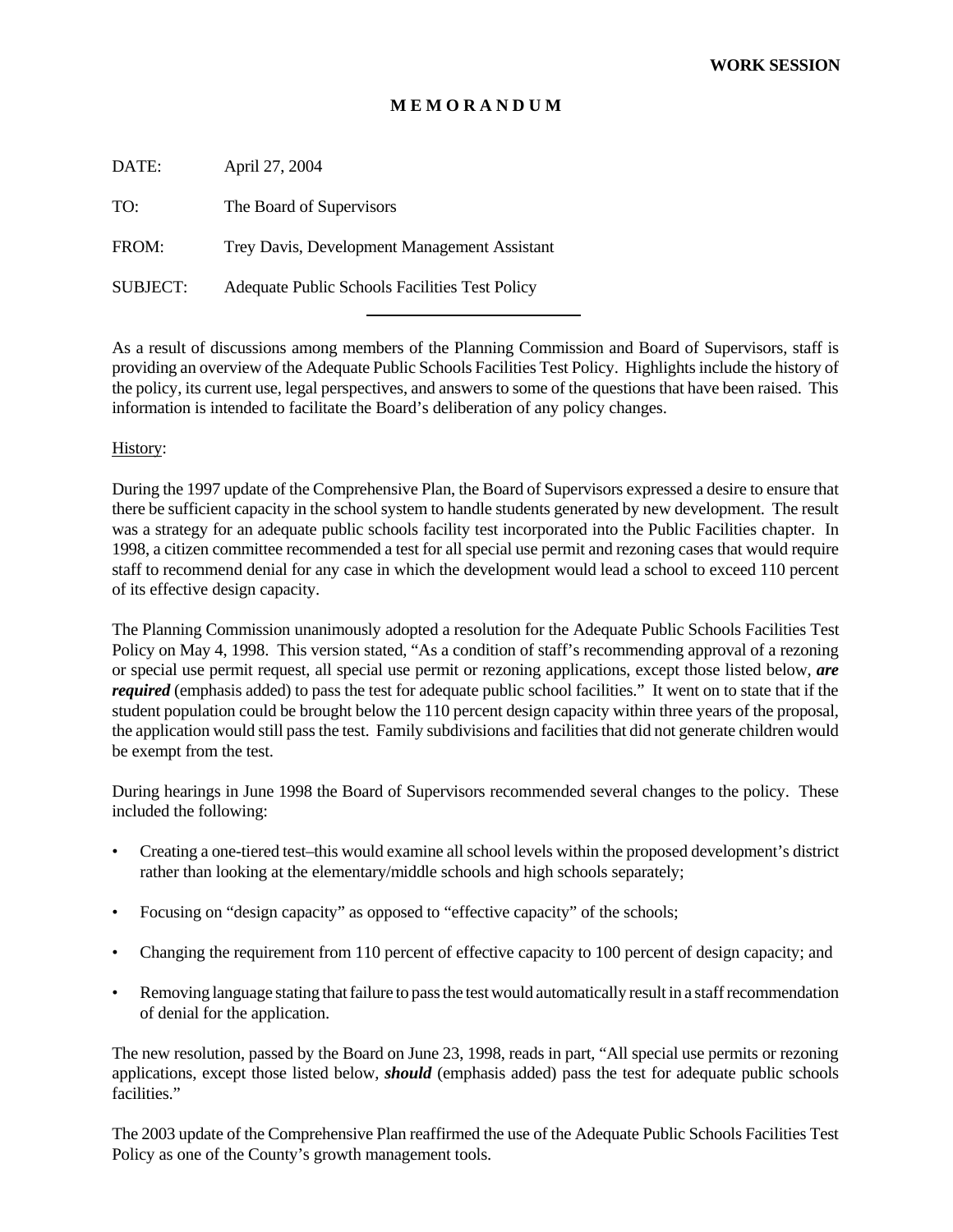Adequate Public Schools Facilities Test Policy April 27, 2004 Page 2

Williamsburg–James City County Public Schools define "design capacity" and "program capacity" (very similar to "effective capacity," which is defined as 90 percent of the design capacity) in the Ten Year Enrollment Projections Report for 2004:

Design capacity is defined as the number of students who can be accommodated, based upon the designed spaces. This figure is determined by State criteria at the time of construction. This figure does not take into account any recent program changes that might necessitate using the designed space differently. The State assumes a classroom design capacity for students at 25 students per room. This figure does not take into account different staffing guidelines that are used in local school districts.

Program capacity is defined as the number of students who can be accommodated, based upon the actual use of the space at the time. For example, kindergarten, first, and second grade classrooms are currently staffed with one teacher per 20 students. Similarly, regular classroom space has been converted in some schools to accommodate computer labs. Program capacity will reflect School Board initiatives.

## Current Use:

Since the policy's adoption, staff has utilized the test for all applicable rezonings and special use permits. The results are used as one factor among several in making a final staff recommendation to the Planning Commission and the Board of Supervisors. The question has been raised as to whether the test should take on a more formal role in the review process, or remain primarily informational.

The City of Chesapeake, which served as the initial model for the James City County Adequate Public Schools Facility Test Policy, has a Level of Service test covering three areas: roads, schools, and public utilities. Should a proposed residential rezoning fail any one of these three tests, the Planning Division must recommend denial; however, the Planning Commission and City Council retain discretion to use it as one factor in their deliberations.

As for how enrollment figures are obtained, both Chesapeake and Williamsburg–James City County Public Schools base these on current enrollment numbers each September 30. In Chesapeake, if a proposed project is located in a district with a school which is at or above 120 percent of this capacity, denial will be recommended. Should all the schools fall below the 120 percent mark, planners will add in the anticipated capacity from previously approved rezonings. If this causes the capacity measure to rise above 120 percent, staff will recommend denial. Currently, James City County does not have a method for including projected student generation from approved, but not yet constructed and occupied, development.

Chesapeake's method of accounting for approved, not yet built, development is as follows: First, staff calculates the total number of housing units allowed through previously approved rezonings. They then deduct from this number those units which are already built and occupied. The resulting number reflects those units which are "in the pipeline." It is then multiplied by the citywide ratio of students to that particular housing type, resulting in an estimate of the number of students that can reasonably be expected once these projects are built out. A similar process might be explored for use in James City County.

## Legal Perspective:

In considering zoning ordinances, zoning districts, rezonings, and special use permits, the Virginia Code identifies several factors for the Board of Supervisors to consider in determining the appropriateness of land uses and the impacts on the community. In general, the Board is charged with protecting against "overcrowding of land, undue density of population in relation to the community facilities existing or available . . ." and must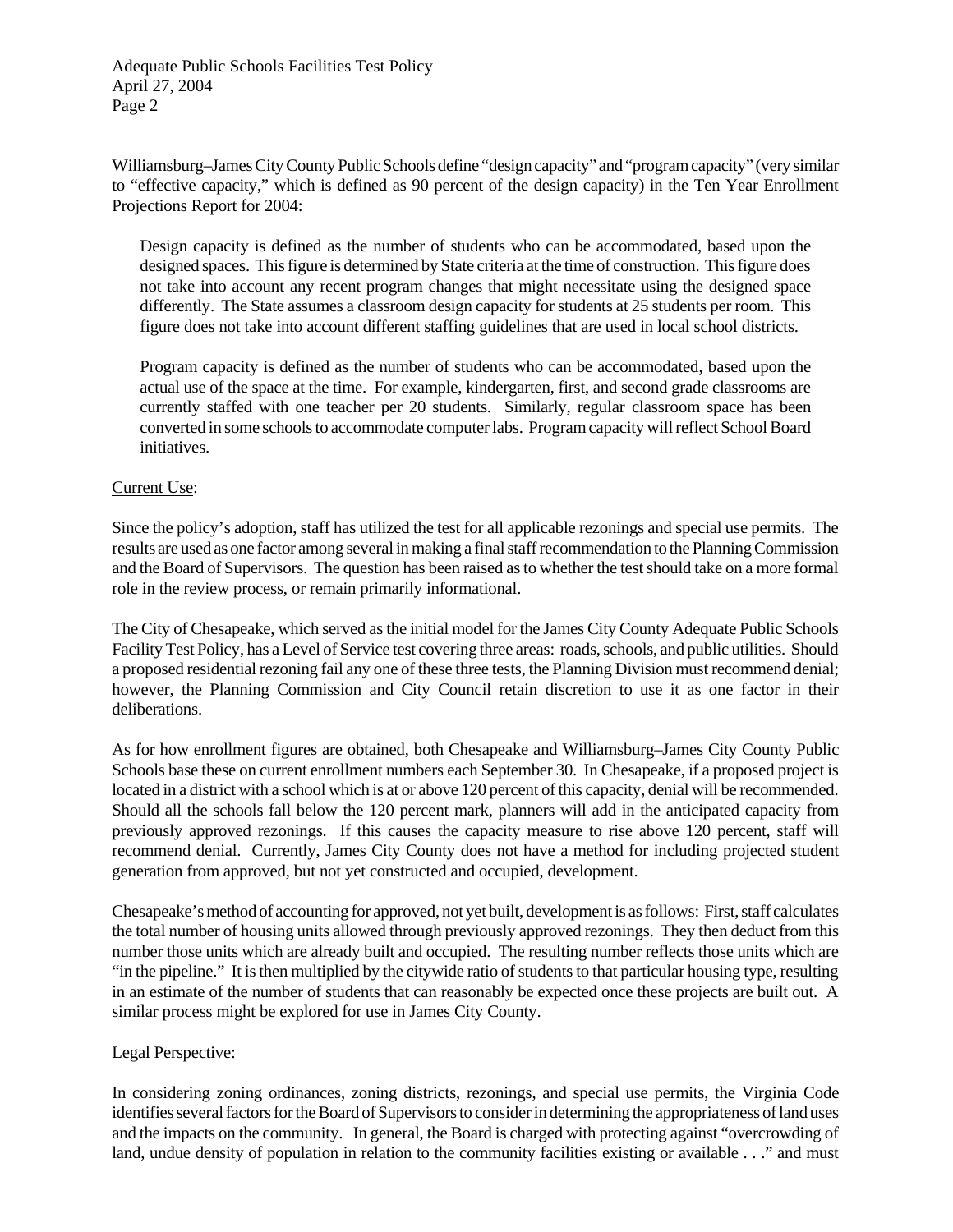Adequate Public Schools Facilities Test Policy April 27, 2004 Page 3

make provision for public facilities "consonant with the efficient and economical use of public funds." Va. Code Sections 15.2-2283 and 15.2-2200. In particular, the Virginia Code identifies schools as a public facility to be considered in zoning decisions. As such, an adequate public schools facilities test is an appropriate factor for the Board to weigh in considering a rezoning or special use permit case. The policy identifying such a test cannot be absolute, in that a failure of the test would result in a denial of the case. The Board could turn down a proposal, however, based on a failure of an adequate public facilities test, inadequate mitigation of such impacts, and insufficient mitigating factors otherwise present in the proposal. In short, the Board can identify tests for impacts on public facilities as long as the Board retains its legislative discretion to consider all the impacts and advantages of each individual case.

#### Considerations:

The Board last visited revising the Adequate Public Schools Facilities Test Policy in 2000. At that time, discussions centered on how to determine the capacity (design versus effective), whether or not to use a threeyear time frame for schools in the Capital Improvements Program (CIP) and redistricting plans, and how formally the test should be applied to staff's recommendation. No changes were made as a result of that Work Session discussion.

Thus far, the Board's interests in the policy have focused on possible revisions in the following areas: Whether it should take on a more formal role in the review process; which current enrollment figures should be used; methods for calculating the anticipated enrollment growth from already approved development; whether the test should focus on only schools in the district of the proposed development or the whole system; and what consequences, if any, should result from test failure for the applicant, Williamsburg - James City County Public Schools, and the Board.

Staff recommends that the Board discuss these policy issues at its Work Session and provide instruction to staff on whether to revise the test.

Trey Davis

CONCUR:

O. Marvin Sowers, Jr.

\_\_\_\_\_\_\_\_\_\_\_\_\_\_\_\_\_\_\_\_\_\_\_\_\_\_\_\_\_\_\_\_\_

\_\_\_\_\_\_\_\_\_\_\_\_\_\_\_\_\_\_\_\_\_\_\_\_\_\_\_\_\_\_\_\_\_

TD/gs schooltest.mem

Attachments:

- 1. Adopted Policy
- 2. Board of Supervisors memo of January 26, 2000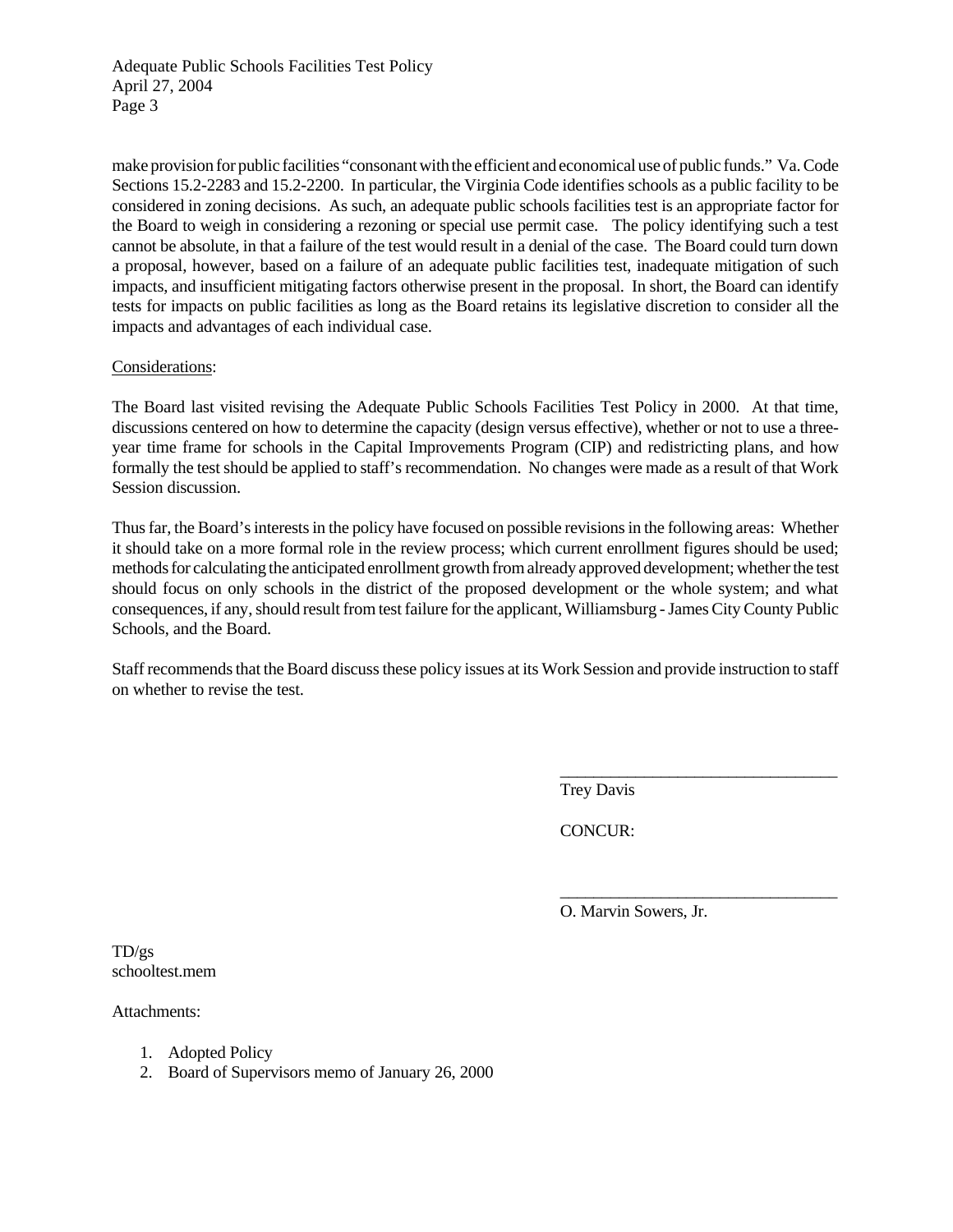### **RESOLUTION**

#### ADEQUATE PUBLIC SCHOOLS FACILITIES TEST

- WHEREAS, during the 1997 Comprehensive Plan update, the Board of Supervisors expressed a desire, through a specific strategy incorporated into the Public Facilities chapter, to adopt an adequate public schools facilities test; and
- WHEREAS, the "test," which would be applied to new developments needing a special use permit or rezoning, would require sufficient capacity in the school system to accommodate the additional school children generated by the development under consideration; and
- WHEREAS, the task of drafting the policy was undertaken by one of the four citizen committees charged with updating the Zoning Ordinance; and
- WHEREAS, on May 4, 1998, the Planning Commission recommended adoption of the draft policy by a unanimous vote; and
- WHEREAS, after consideration of the draft policy, the Board amended the policy as described herein.
- NOW, THEREFORE, BE IT RESOLVED that the Board of Supervisors of James City County, Virginia, does hereby endorse the following:

All special use permit or rezoning applications, except those listed below, should pass the test for adequate public school facilities.

- A proposed rezoning or special use permit application will be tested for adequate public  $\overline{\phantom{a}}$ school facilities. A proposed rezoning or special use permit application will pass the test if the schools which would serve the future development currently have adequate design capacity to accommodate the existing student population plus the additional school children generated by the development. For purposes of this policy, the schools shall be deemed adequate if the projected student population does not exceed 100 percent of the design capacity at the time of the application's review.
- If any of the applicable public schools which would serve the future residential development exceed 100 percent of the design capacity, then the application will not pass the test for adequate school facilities. However, if the affected public schools currently exceed design capacity, but the schools' student population will be brought under design capacity within three years of the time of the application's review through either physical improvements programmed in the CIP, and/or through a redistricting plan that was approved by the School Board prior to application, then the application will be deemed to have passed the test.

The following proposals would be exempt from the Adequate Public Schools Facilities test:

family subdivisions; and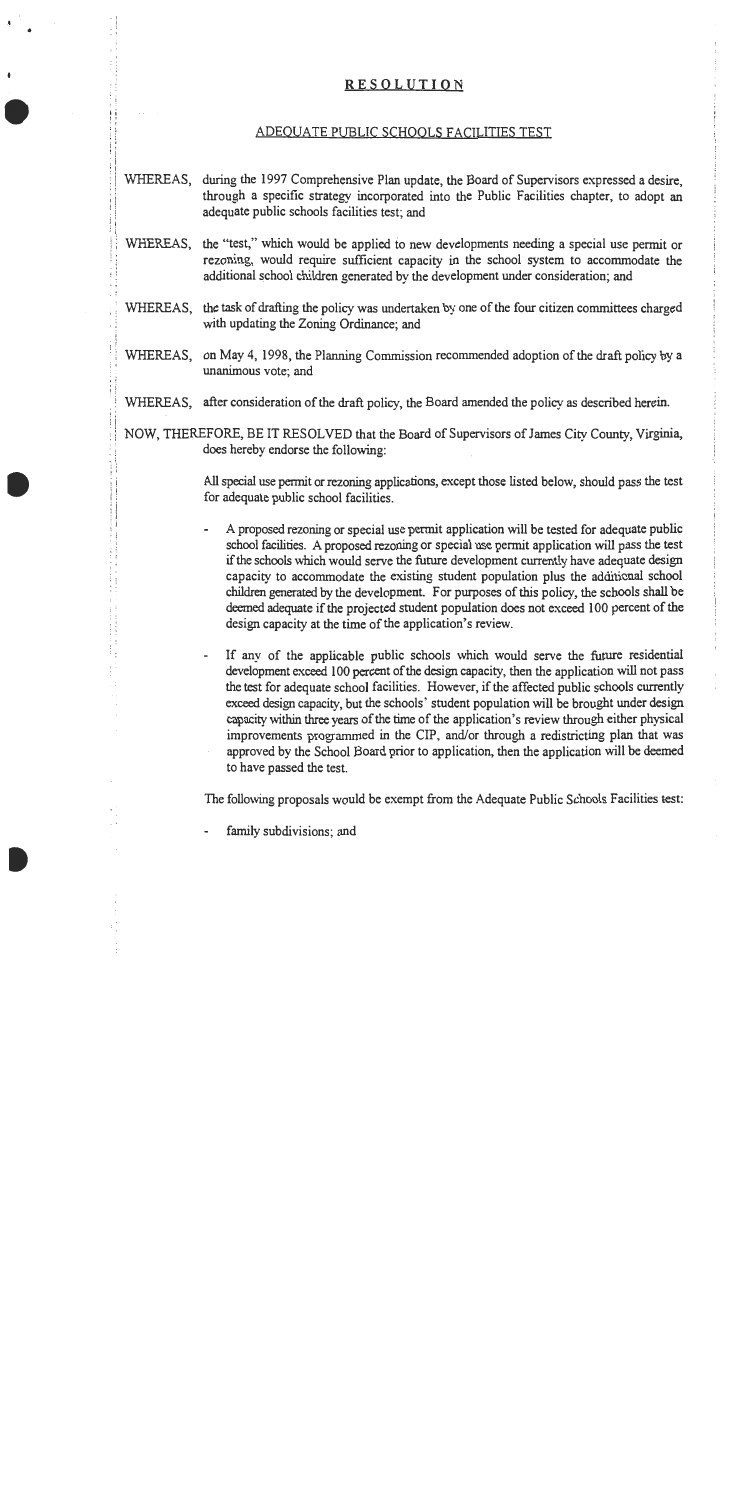- residential development that, through proffers and covenants, is restricted to adult  $\overline{a}$ residents only; and
- amendments to previously approved rezonings, special use permits and master plans that only shift densities or internal uses that do not increase the number of previously approved units or gross densities and that do not change the zoning district of land.

Jack D. Edwards Chairman, Board of Supervisors

| SUPERVISOR      | VOTE |  |  |  |
|-----------------|------|--|--|--|
| SISK            | NAY  |  |  |  |
| MCCLENNON       | AYE. |  |  |  |
| <b>BRADSHAW</b> | AYE. |  |  |  |
| NERVITT         | AYE. |  |  |  |
| <b>EDWARDS</b>  | AYE. |  |  |  |

Adopted by the Board of Supervisors of James City County, Virginia, this 23rd day of June,

1998.

ATTEST:

Sanford B. Wanner Clerk to the Board

schlfac2.res

arne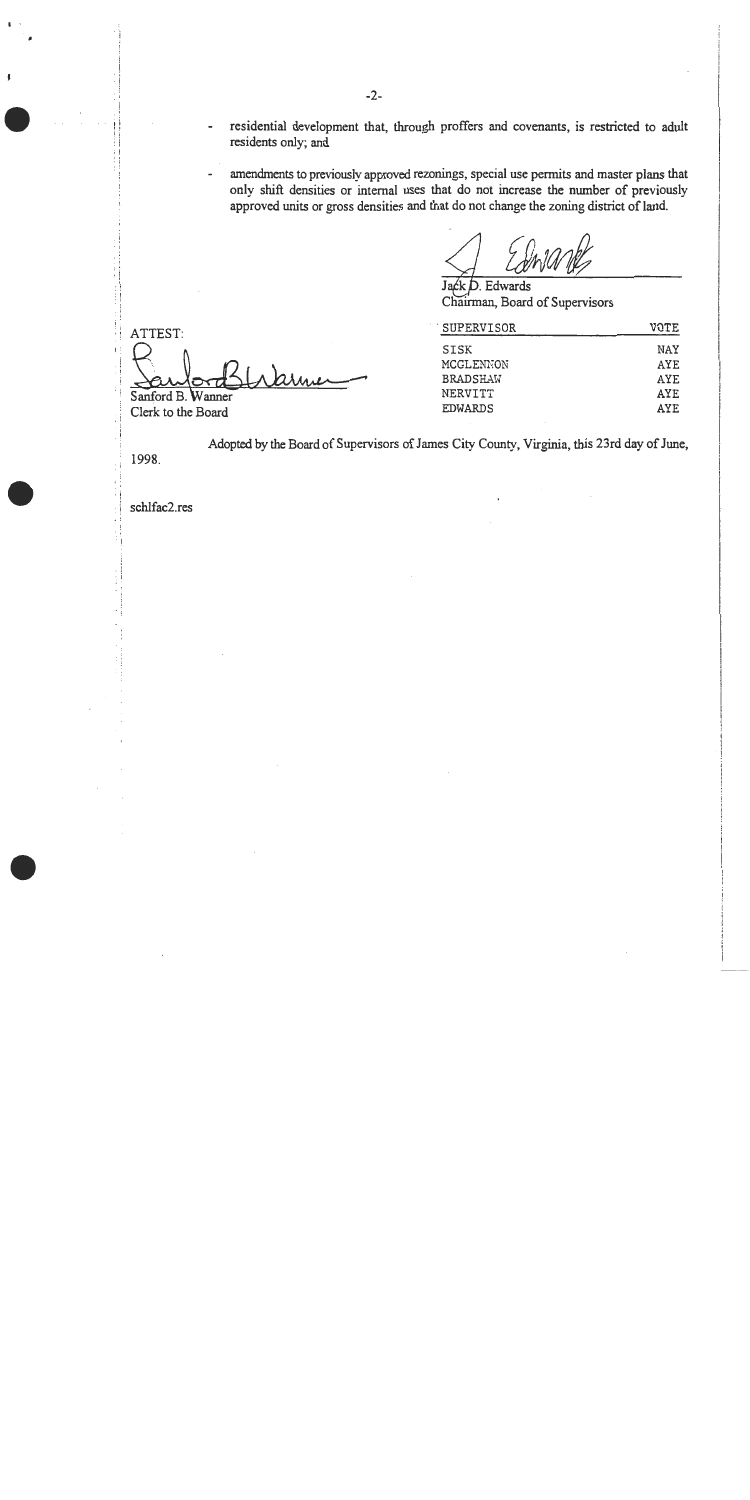#### **MEMORANDUM**

DATE: January 26, 2000

TO: The Board of Supervisors

FROM: Paul D. Holt, III, Senior Planner

Adequate Public Facilities Schools Test **SUBJECT:** 

For your use at Wednesdays work session, please find attached the following:

- copy of the adequate public facilities test policy for schools adopted by the Board in 1999; and
- capacity definitions.

The adequate public facilities test for schools was adopted by the Board as a means of determining the ability of the school system to accommodate the children that would be generated by a proposed residential development. Under the policy, staff evaluates the capacity of the schools that would serve the proposed development, and compares that to the number of children generated by that development. Staff considers this information in making its advisory recommendation to the Planning Commission and Board on a rezoning or special use permit case. This information is reported to the Board along with other information on the case.

The Board should find that in the adopted policy, capacity is based on *design* capacity. As originally recommended by the citizen Zoning Ordinance Update Committee, the Planning Commission and staff, capacity would have been measured by *effective* capacity; however, prior to adoption of the policy, the language was changed by the Board to design capacity. Also changed by the Board at the time was the requirement that all proposed residential developments shall pass the test in order to receive a positive staff recommendation (given that all other aspects were acceptable) – the Board should note that the proposed language was changed to read that a proposed development should pass the test (i.e., failure of the test could not be used as a sole means of a negative staff recommendation).

As the policy is currently implemented, under a residential proposal, for example, staff would forecast the number of expected school age children (i.e., the number of anticipated elementary, middle and high school age children). This number would then be added to the current year school enrollment and compared with the capacity of the applicable schools which would serve the proposed development. If any of the applicable public schools which would serve the future residential development exceed 100% of the design capacity, then the application will not pass the test for adequate school facilities. Such a finding would then be factored in staff's overall recommendation on the case. Since the adoption of the test however, no projects have been proposed where capacities would be exceeded. This has been due to both the capacity of the current school system and to the public support for, and recent construction of, new school facilities. For a frame of reference, capacities and enrollments since the policy has been adopted are as follows: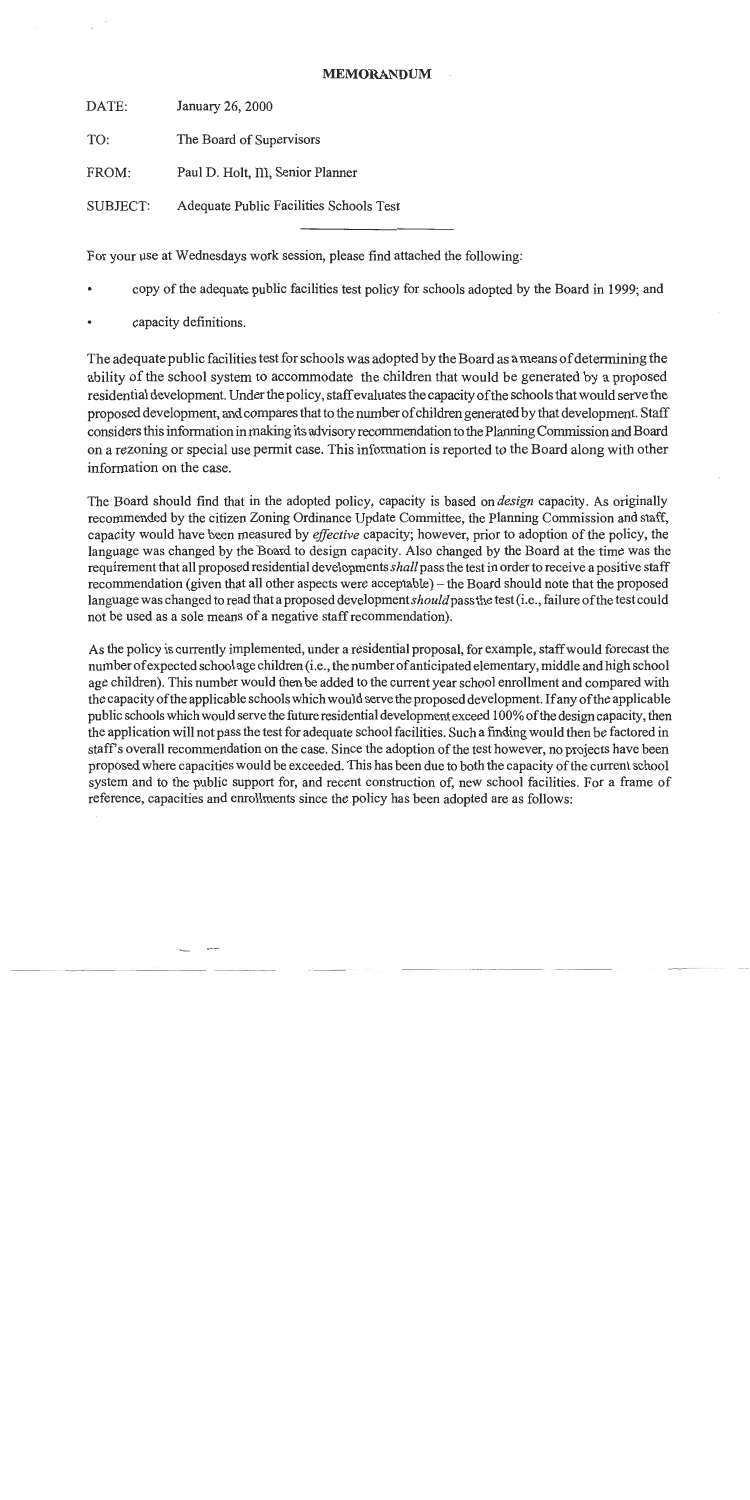|                             | Capacities: |       |           |       | Enrollment: |            |                      |                      |
|-----------------------------|-------------|-------|-----------|-------|-------------|------------|----------------------|----------------------|
| School                      | Design      |       | Effective |       | <u>'98</u>  | <u>'99</u> | <u>'00</u> projected |                      |
| Clara Byrd Baker Elementary |             | 804   |           | 724   |             | 880        | 859                  | 685                  |
| Rawls Byrd Elementary       |             | 657   |           | 592   |             | 520        | 518                  | 535                  |
| D.J. Montague Elementary    |             | 757   |           | 682   |             | 737        | 791                  | 571                  |
| Norge Elementary            |             | 760   |           | 684   |             | 669        | 664                  | 548                  |
| Matthew Whaley Elementary   |             | 562   |           | 506   |             | 443        | 470                  | 464                  |
| James River Elementary      |             | 587   |           | 529   |             | 490        | 487                  | 494                  |
| Stonehouse Elementary       |             | 587   |           | 529   |             | n/a        | n/a                  | 462                  |
| <b>Berkeley Middle</b>      |             | 1,194 |           | 1,075 |             | 449        | 636                  | 684                  |
| James Blair Middle          |             | 694   |           | 625   |             | 690        | 501                  | 511                  |
| Toano Middle                |             | 861   |           | 775   |             | 723        | 745                  | 751                  |
| Lafayette High              |             | 1,388 |           | 1,250 |             | 1,219      | 1,292                | 1,344                |
| Jamestown High              |             | 1,388 |           | 1,250 |             | 1,101      | 1,169                | 1,232                |
|                             | Capacities: |       |           |       | Enrollment  |            |                      |                      |
| Schools by Type             | Design      |       | Effective |       | <u>'98</u>  | .99        |                      | <u>'00 projected</u> |
| Elementary                  | 4,717       |       | 4,246     |       | 3,739       | 3,810      | 3,759                |                      |
| Middle                      | 2,750       |       | 2,475     |       | 1,862       | 1,882      | 1,946                |                      |

2,500

9,221

| As can be seen, in 1998 and 1999, Clara Byrd Baker was over both the design and effective capacities; D.J.    |
|---------------------------------------------------------------------------------------------------------------|
| Montague was over effective capacity in 1998 and over both effective and design capacity in 1999; and         |
| James Blair was over effective capacity in 1998. For the upcoming year, only Lafayette High is projected to   |
| be above effective capacity in 2000. Development proposals that have been approved to date met the policy's   |
| criteria that the schools' student population will be brought under design capacity within three years of the |
| time of the application's review through either physical improvements programmed in the CIP, and/or through   |
| a redistricting plan that was approved by School Board prior to application.                                  |

7,921 8,091 8,219

2,514

2,320 2,399

The Board should also find that the current test only addresses capacity and not funding for new schools. Staff believes that funding would be more appropriately addressed in a cash proffer policy. In recent years the Board has considered adopting a cash proffer policy for items such as schools, but decided not to adopt such a policy. The Board last considered this issue in 1999, and instructed staff to undertake further research on several questions.

# Policy Considerations for the Board's Work session

2,777

10,245

High

Totals

As noted above, all of the developments considered thus far have passed the adequate public facilities schools test. Consequently, the test has had limited impact on residential rezoning and special use permit requests. This is primarily due to the policy choices that are contained in the test. Outlined below are what staff believes to be the most significant policy choices in the test. Staff recommends that the Board consider these policy choices at its work session, and instruct staff whether to revise the test.